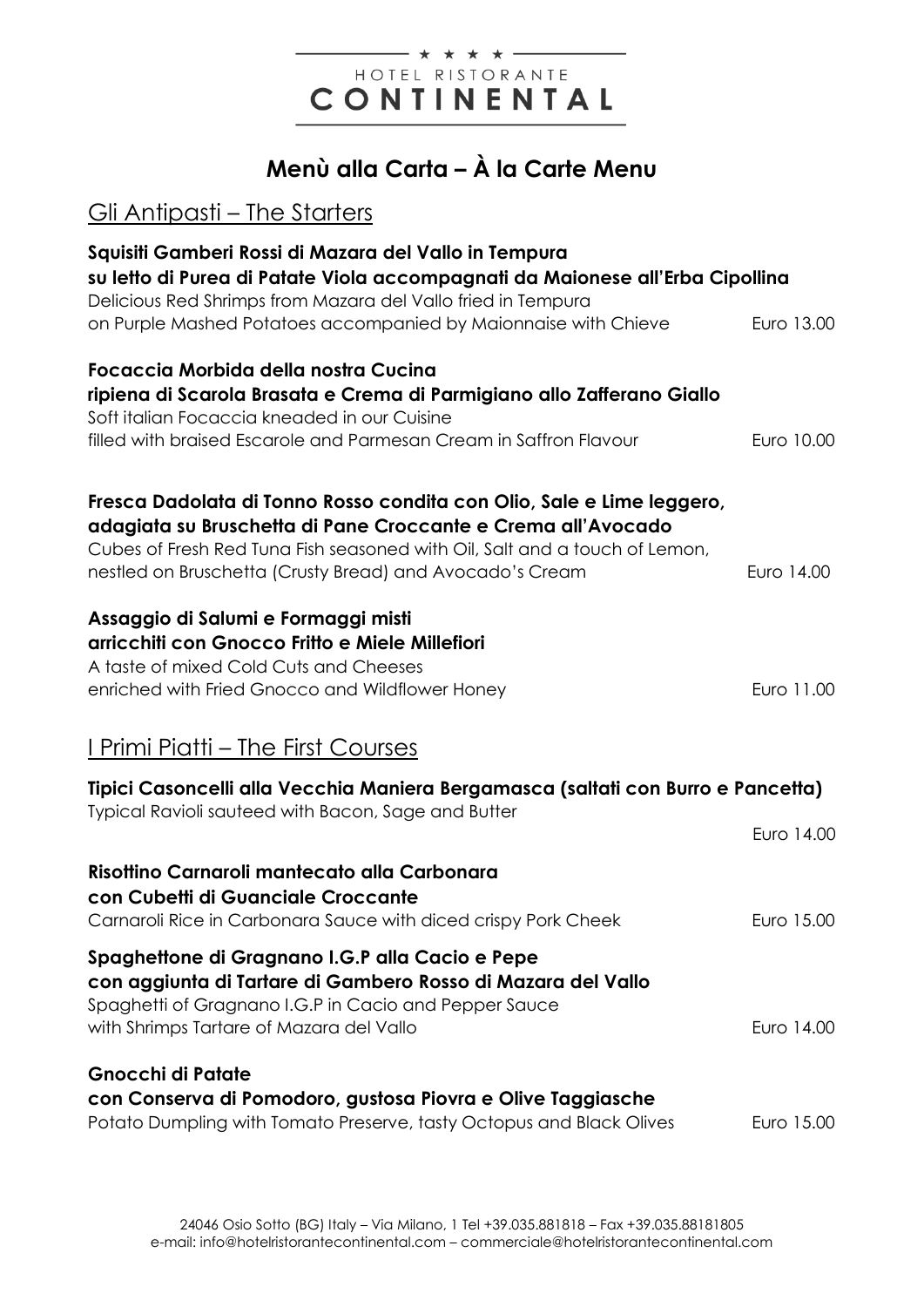#### \* \* \* \* \* -HOTEL RISTORANTE CONTINENTAL

### I Secondi di Carne - The Meat Dishes

| Costoletta di Vitello alla Milanese impanata in Grissini Croccanti<br>Veal Milanese breaded in crispy Breadsticks                                                                                                              | Euro 20.00 |
|--------------------------------------------------------------------------------------------------------------------------------------------------------------------------------------------------------------------------------|------------|
| Costata o Filetto di Fassona alla Brace<br>Grilled Sirloin Steak or Fillet of Fassona Beef                                                                                                                                     | Furo 20.00 |
| Bocconcini di Pollo fritti con Spezie di Cajun leggermente piccanti<br>accompagnati da Maionese ai Fiori di Senape<br>Fried Chicken Bites with slightly spicy Cajun Spices<br>accompanied by Mayonnaise mustard-yellow flowers | Euro 14.00 |
| Tartare di Manzo al Coltello condita in Salsa Worchester<br>con Cipolle Rosse di Tropea e Prezzemolo selvatico<br>Beef Tartare in Knife Cut seasoned with Worchester Sauce,<br>Tropea Onion and Wild Parsley                   | Furo 16.00 |

## I Secondi di Pesce - The Fish Dishes

| Filetto di Baccalà al Forno adagiato su Frisella Pugliese<br>e insalata di Pomodoro Ciliegino condita con Olio EVO, Cipolla Rossa e Basilico<br>Baked Codfish's Fillet on Frisella Pugliese (Apulian Bread) |            |  |
|-------------------------------------------------------------------------------------------------------------------------------------------------------------------------------------------------------------|------------|--|
| and Cherry Tomatoes Salad seasoned with Olives Oil, Red Onion and Basil                                                                                                                                     | Euro 16.00 |  |
| Frittura Mista di Pesce con Verdure Croccanti<br>Platter of Fried Fish with Crunchy Vegetables                                                                                                              | Euro 15.00 |  |
| <b>Branzino oppure Orata al Forno</b><br>(a richiesta cottura alla Griglia e al Sale)<br><b>Baked Seabass or Gilthead Seabream</b><br>(on request grilled or salt-crusted)                                  | Euro 18.00 |  |
| Zuppetta di Crostacei alla Partenopea<br>con Crostini di Pane spolverato all'Aglio<br>Shellfish Soup with Toasted Bread in Garlic Flavour                                                                   | Furo 20.00 |  |